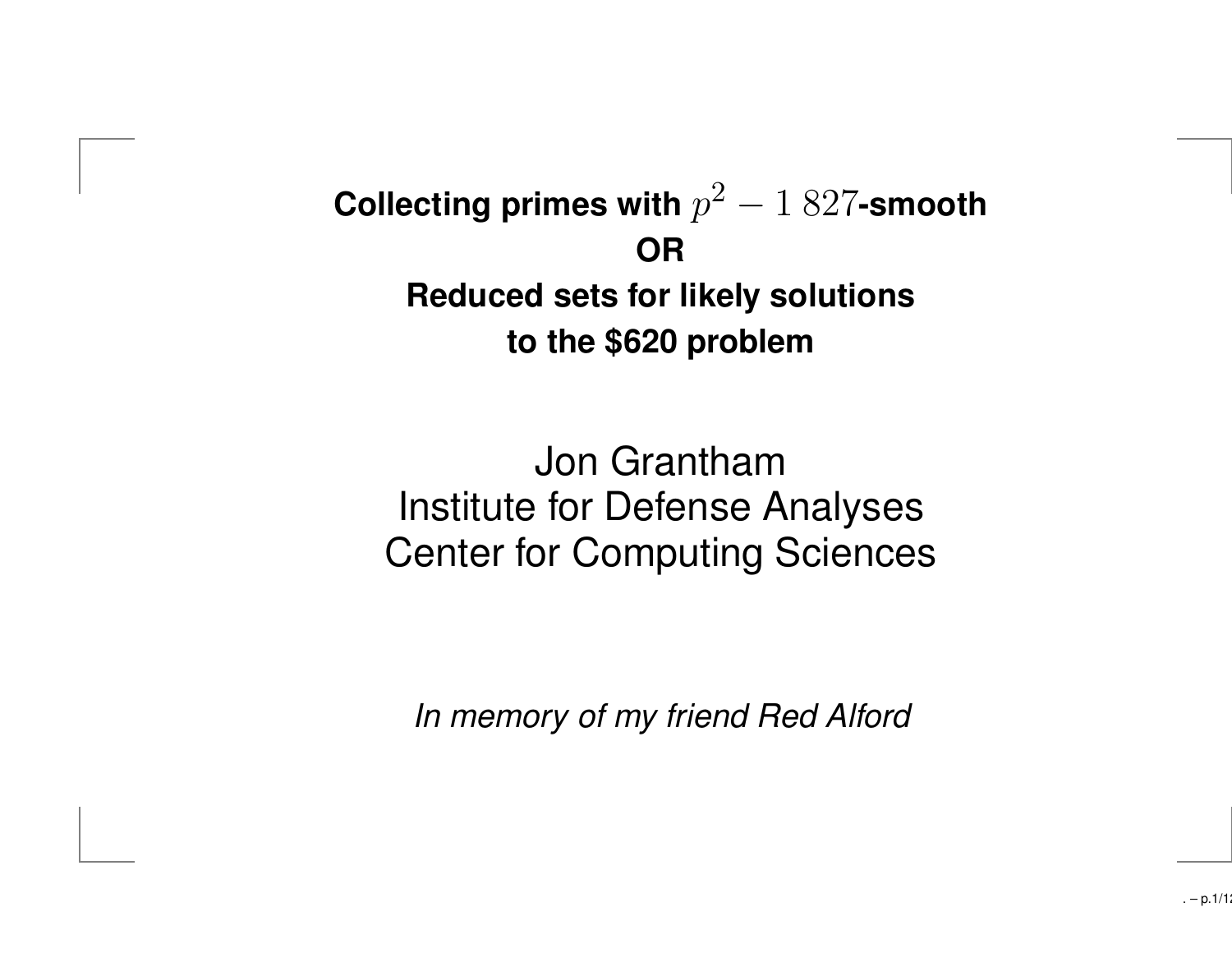### **Probable Primes and Pseudoprimes**

#### **Fermat's Little Theorem:**

- If  $p$  is prime, then  $a^p\equiv a$  mod  $p,$  for all integers  $a.$
- **•** The converse doesn't always follow...
- $2^{341} \equiv 2 \bmod{341}$ .
- A **probable prime to the base** <sup>a</sup> is <sup>a</sup> number <sup>n</sup> such that  $a^n \equiv a \bmod n$ .
- A **pseudoprime to the base** <sup>a</sup> is <sup>a</sup> composite probable prime to the base  $a$ .
- (Sometimes called <sup>a</sup> **Fermat pseudoprime**.)
- There aren't that many pseudoprimes (compared to primes).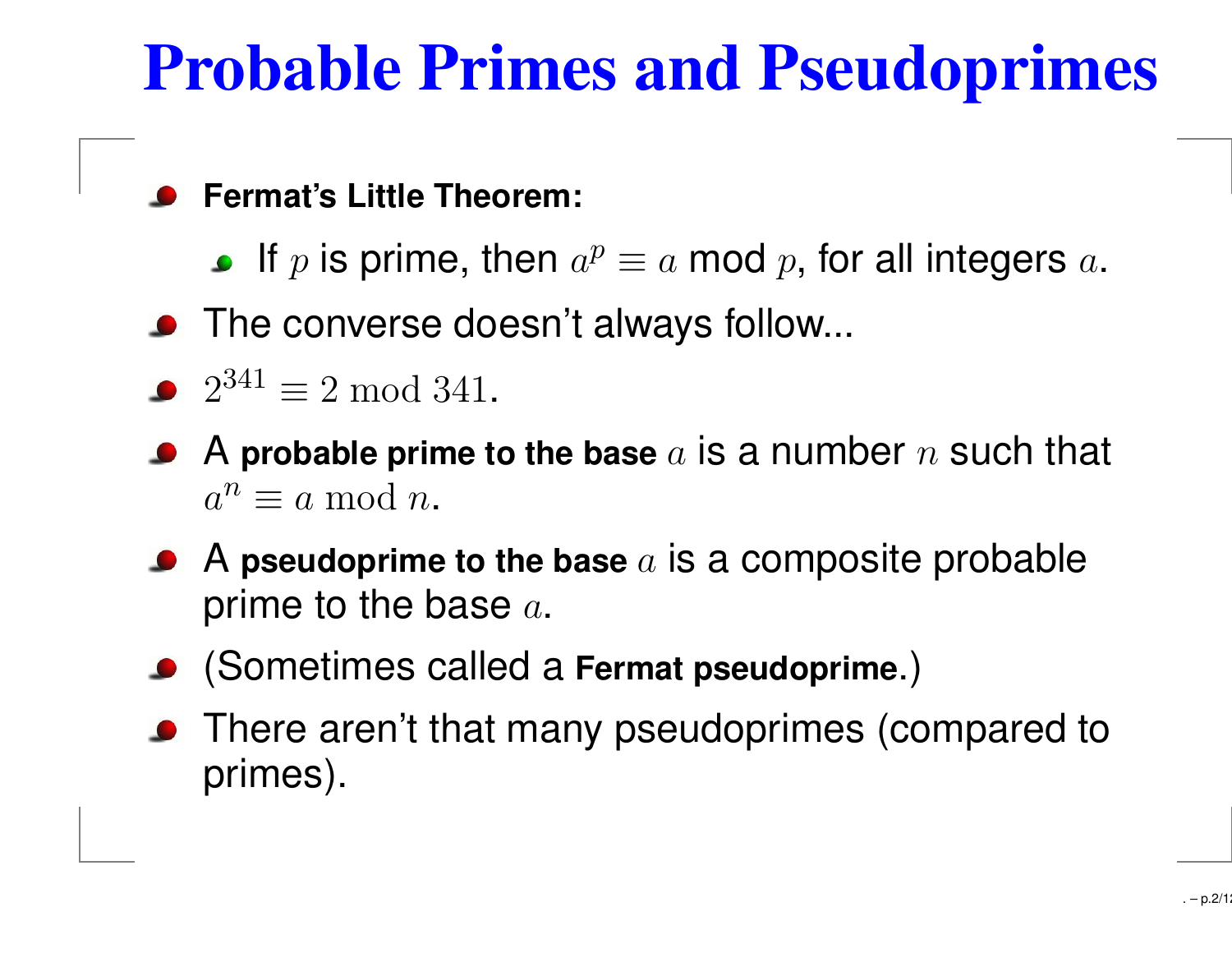# **Fibonacci pseudoprimes**

- A **Fibonacci pseudoprime** is <sup>a</sup> composite <sup>n</sup> such that  $n|F_{n-(\frac{n}{5})},$  where  $F_k$  is the  $k^{th}$  Fibonacci number.
	- (Generalizes to Lucas sequences and Lucas pseudoprimes.)
- Pomerance, Selfridge and Wagstaff offer \$620 for a base-<sup>2</sup> pseudoprime that is also <sup>a</sup> Lucas pseudoprime and is <sup>2</sup> or <sup>3</sup> mod <sup>5</sup>. (Or <sup>a</sup> proof that none exists.)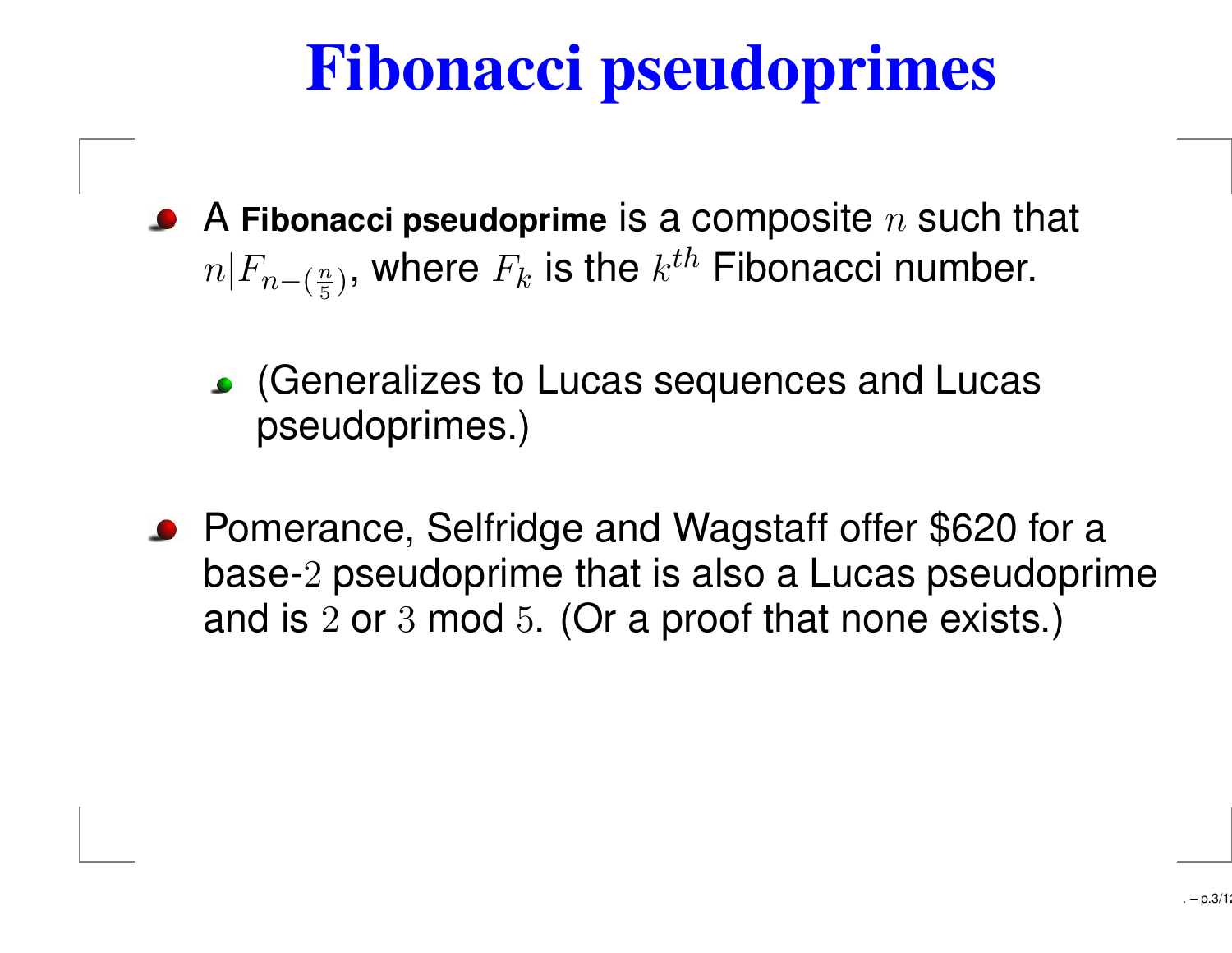## **Carl's Heuristic**

- In 1984, Carl Pomerance gave <sup>a</sup> heuristic (a modification of Erdos' heuristic for Carmichael numbers) that said that there should be infinitely many ( $\gg x^{1-\epsilon}$ ) solutions to the \$620 problem.
- **•** The paper is available at
	- http://www.pseudoprime.com/pseudo.html
- $\bullet\;$  We choose a set Q of primes less than a bound B. Let  $Q_1$  be the subset of  $Q$  consisting of primes congruent to 1 mod 4 (excepting 5). Let  $Q_3$  be the subset of  $Q$ consisting of primes congruent to  $-1 \mod 4$ . Then we search for primes  $p \equiv 3,27 \mod 40$  with  $(p-1)/2$ squarefree and consisting only of primes in  $Q_1$  and  $(p+1)/4$  squarefree and consisting only of primes in  $Q_3$ .
	- Call this set of primes <sup>P</sup>.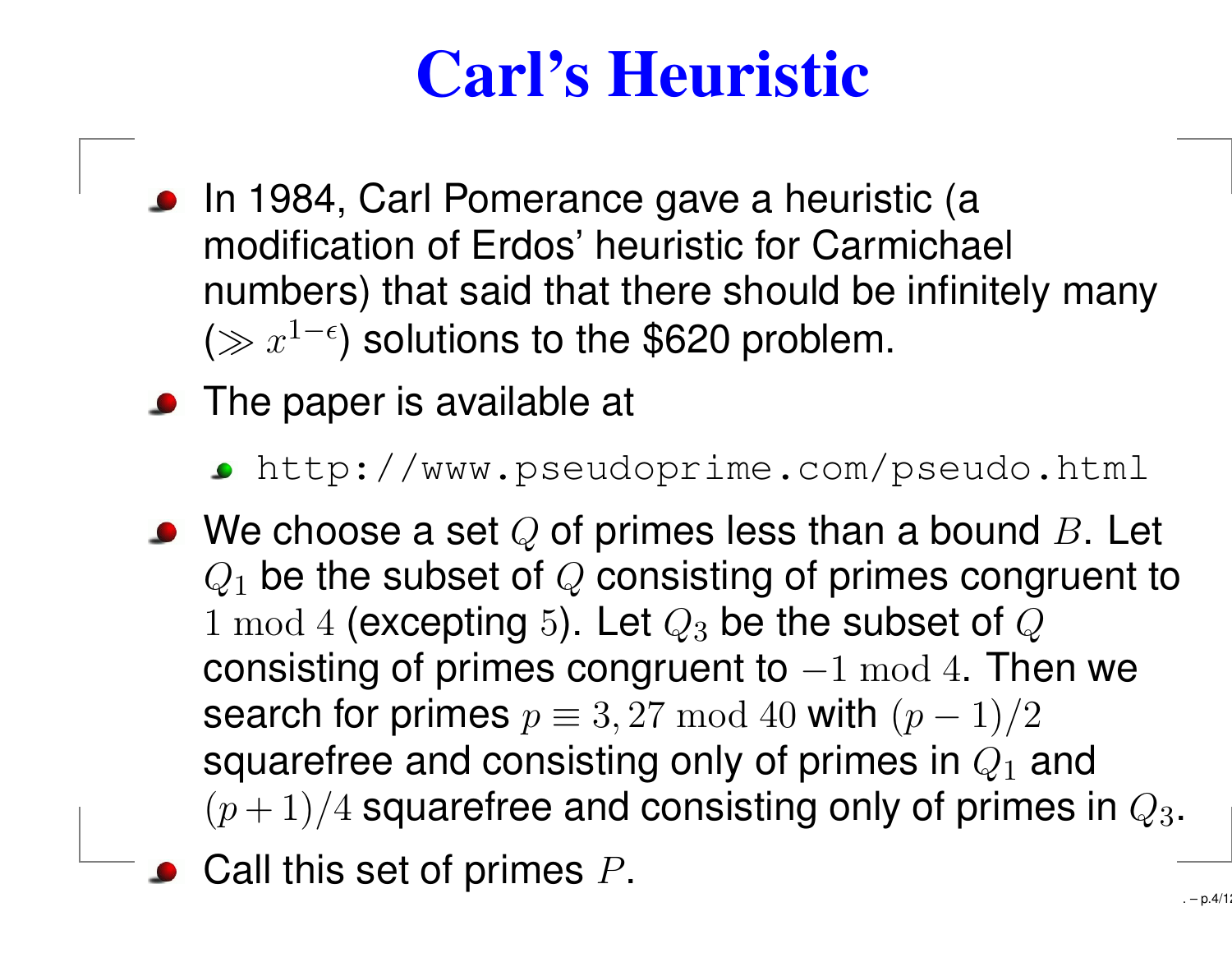#### **Carl's Heuristic, cont.**

- Let  $M_1=\prod_{q\in Q_1}q,$  and  $M_3=\prod_{q\in Q_3}q.$
- Let P' be a subset of P, and let  $n = \prod_{p \in P} p$ . Assume that  $n$  has an odd number of prime factors, and further that  $n\equiv 1\bmod M_1$  and  $n\equiv -1\bmod 4M_3.$  Then  $n\equiv 2$  or  $3 \bmod 5,$   $n$  is a (strong) Fermat pseudoprime to the base  $2$  and  $m$  is a Fibonacci pseudoprime. (In fact,  $n$  is also a Carmichael number.)
- **•** Why is n a Fermat pseudoprime? For each  $p|n \ p \in P$ , so we have  $p-1|2M_1$ . Further,  $2M_1|n-1$ , by the assumptions on *n*. Therefore,  $p - 1|n - 1$ . Therefore  $2^{n-1} \equiv 2^{(p-1)\frac{n-1}{p-1}} \equiv 1$ .

 $\overline{n}$  is a Fibonacci pseudoprime by a similar argument.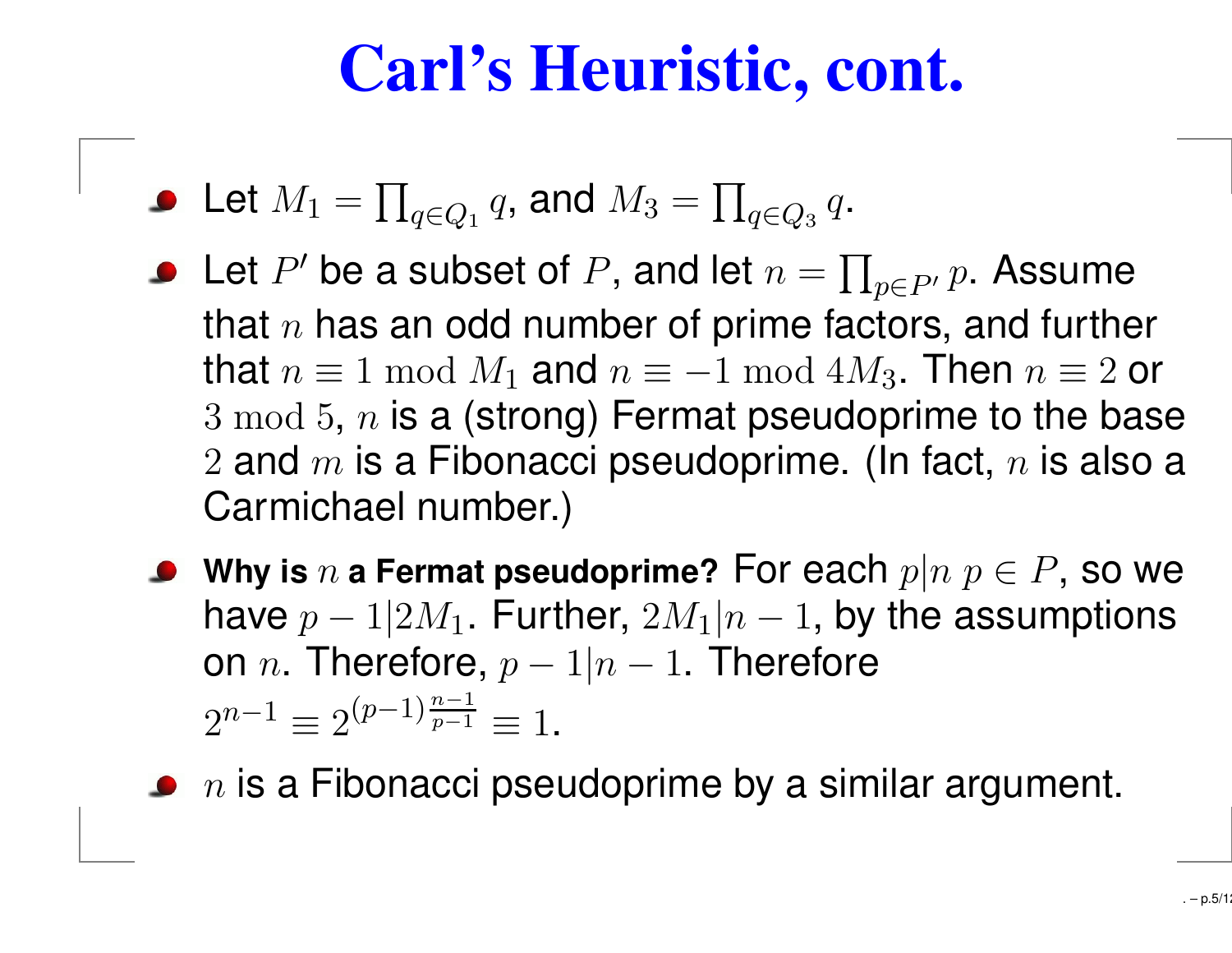# **Why does** <sup>n</sup> **exist?**

- $\bullet$  We assume that all possible ns are randomly distributed  $mod 4M_1M_3$ . (This is not accurate, but it is probably pessimistic.) If  $2^{|P|} > \varphi(4M_1M_3)$ , then there is likely an  $n$ in the appropriate congruence class. If  $2^{|P|} > 2\varphi(4M_1M_3)$ , there is likely such an  $n$  with an odd number of prime factors.
- We call such <sup>a</sup> set <sup>a</sup> **"likely solution"**.
- In the mid-1990s, Red Alford and I presented at SERMON a set  $P$  with cardinality  $2030$ , where  $2\varphi(4M_1M_3) \approx 2^{1812}$ .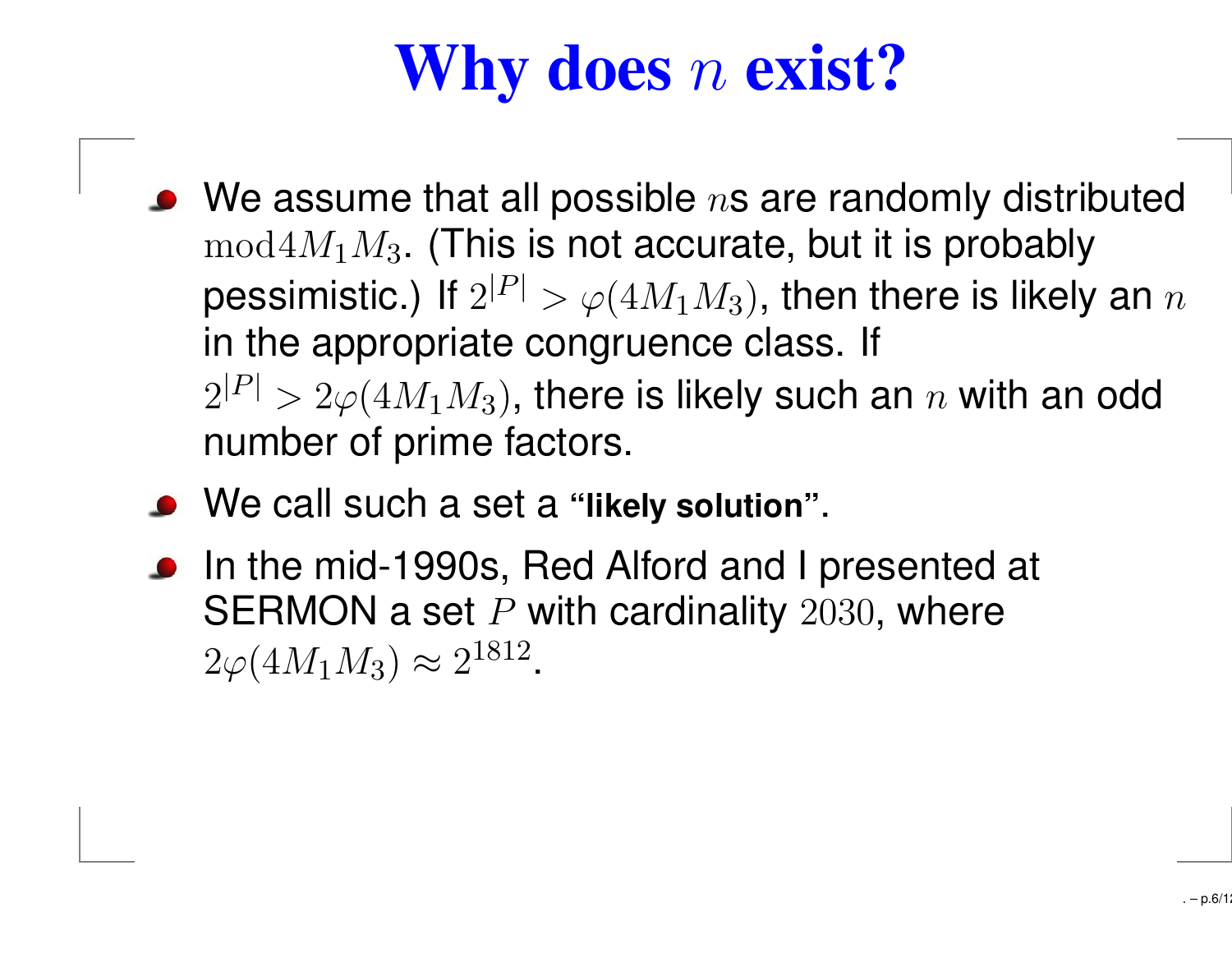### **How to find** <sup>n</sup>**?**

- $\bullet$  Heuristics say  $2^{218}$  solutions! How to find 1?
- Trim  $P$  to minimum possible set.  $(|P|=1812.)$
- Naive way: form all possible subproducts; check if they win. Work:  $2^{\mid P \mid}$ .
- **.** Less naive way: form all possible subproducts of odd cardinality. Work:  $2^{|P|-1}$ .
- **Better way: categorize** P into equally sized subsets  $P_1$ and  $P_2$ . Compute all possible subproducts of  $P_1$  mod  $4M_1M_3$ . Compute all possible subproducts of  $P_2$ . Sort the two lists together in <sup>a</sup> clever way; if you get any matches, you win! Work:  $2^{|P|/2}$ .
- **•** Practical way...Work:  $2^{40}$ . (Unfortunately not known to exist.)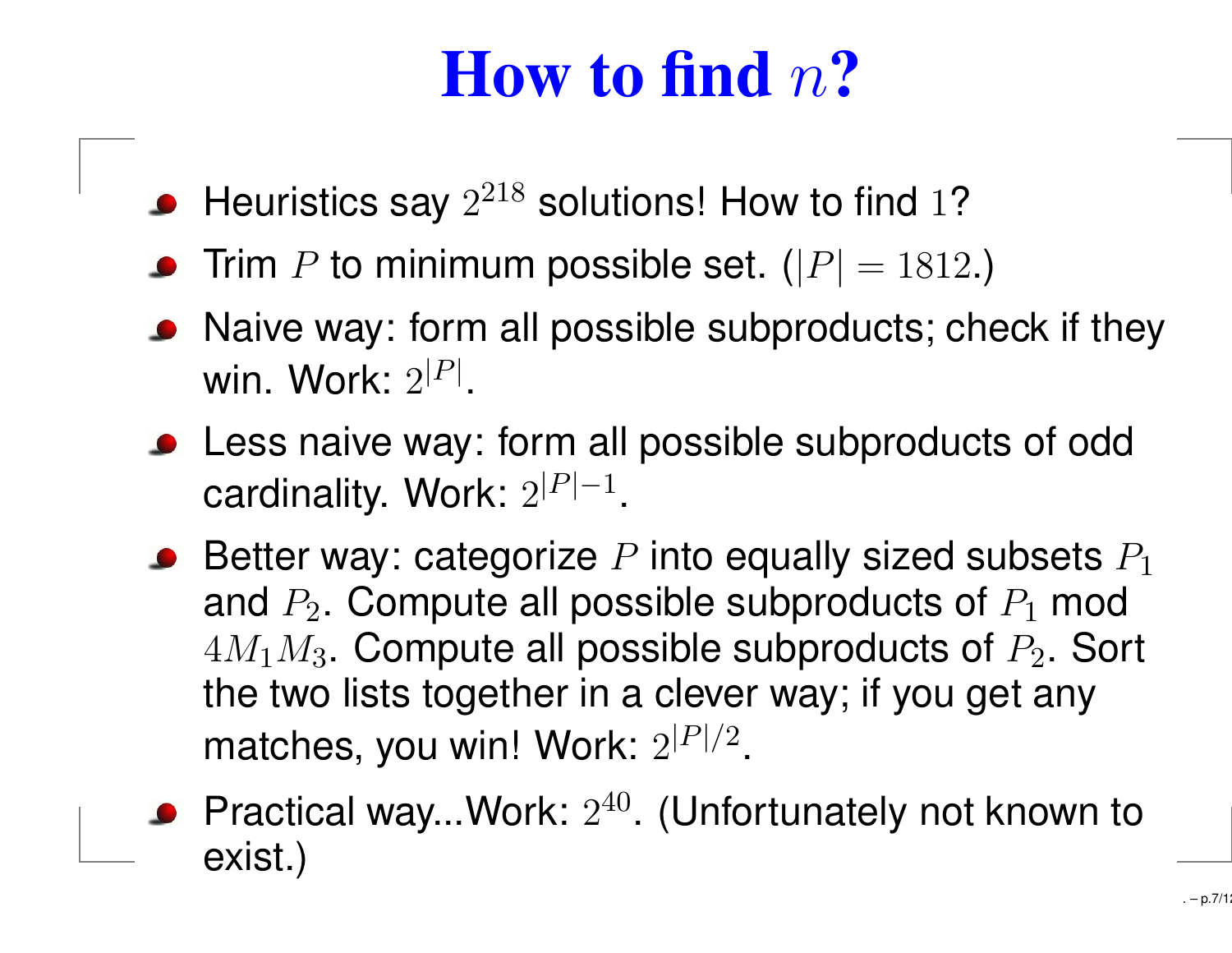## **Relax!**

- Carl's conditions were very strict. You can relax a number of them and still get <sup>a</sup> solution to the \$620 problem (though perhaps not <sup>a</sup> Carmichael number). For example, you need  $ord_2(p)|2M_1$ , not necessarily  $p-1|2M_1$  (though the latter implies the former).
- Similarly, you can look at the "Fibonacci order" instead of  $p+1$ .
- Also, if you look at primes that are 3 mod 4 instead of  $3 \bmod 8$ , you lose the strong pseudoprime, but you get more primes to choose from. (You have to add powers of 2 to  $M_1$ .)
- $\bullet$  You don't need  $(p^2-1)/8$  squarefree.
- You don't need to categorize primes by their value mod4; you can be smarter.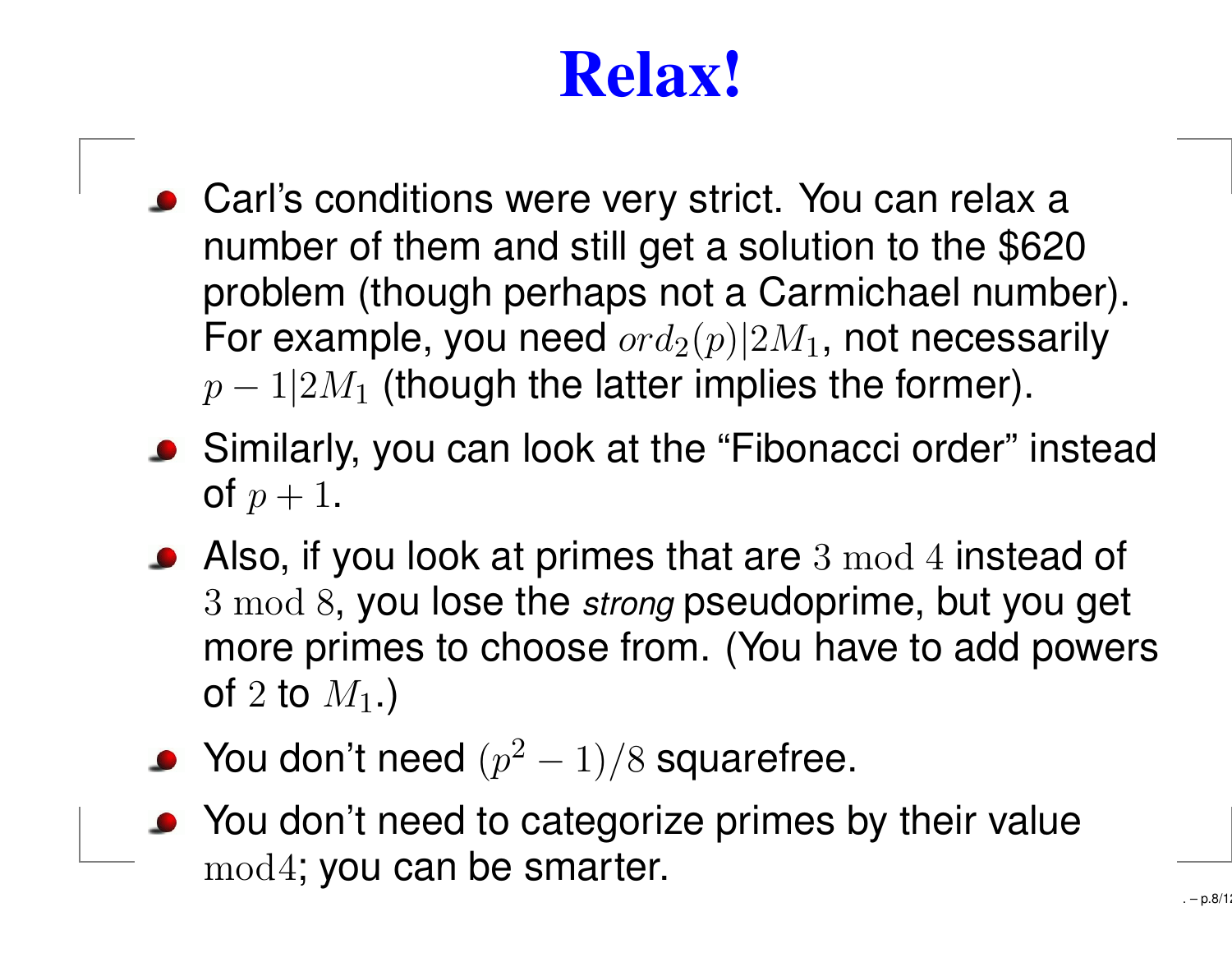#### **Chen/Greene**

- In <sup>a</sup> 2003 paper, Chen and Greene develop each of these ideas.
- They find a likely set with 1241 elements.
- They use 70 primes in each of  $M_1$  and  $M_3$ . (Red and I used 100 each.)
- They carefully assign primes to  $M_1$  and  $M_3$  to balance them out.
- **•** This paper renewed my interest in reducing the size of likely sets.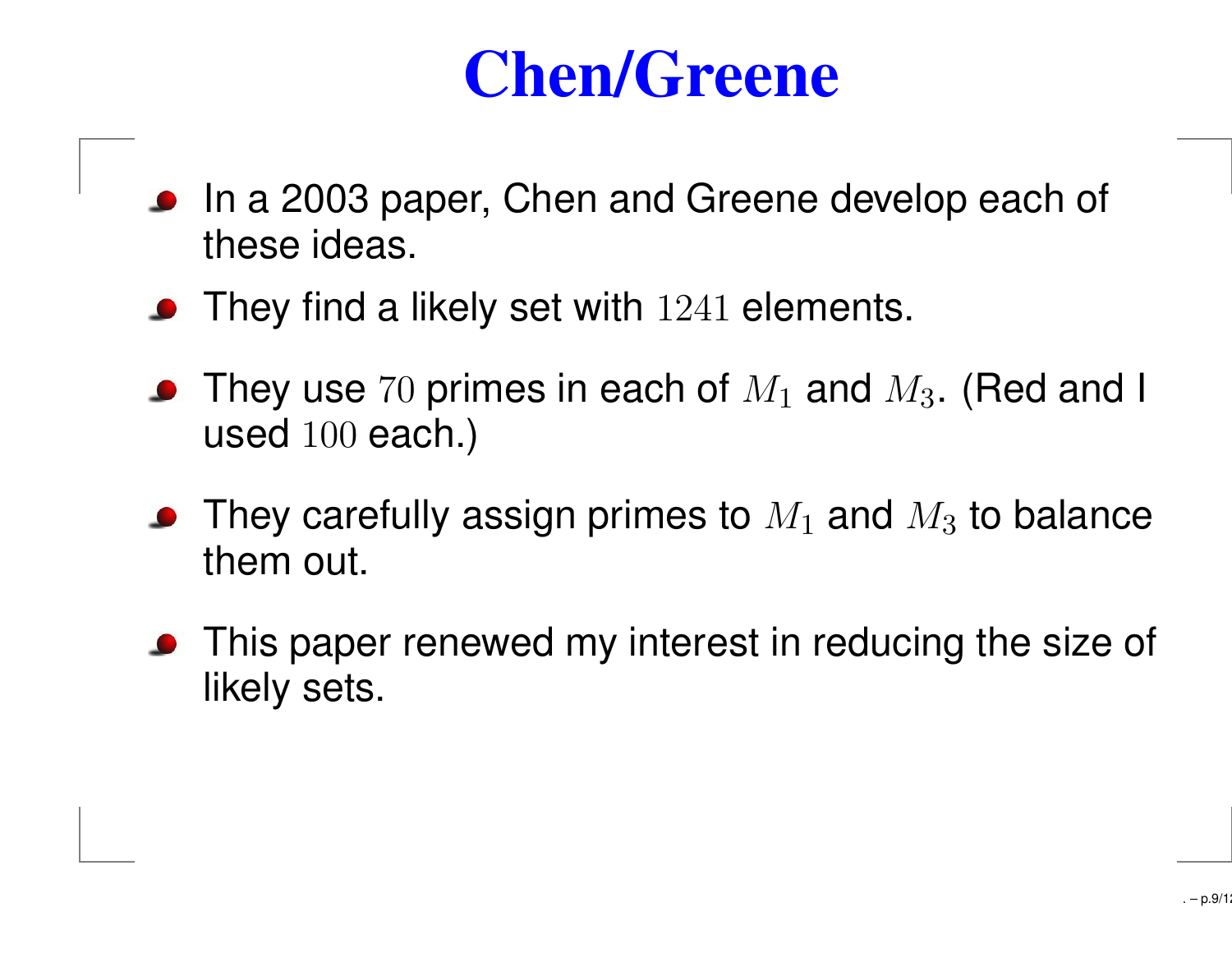### **Don't be smart, be dumb!**

- The general method for finding primes is constructing  $p-1$  to be smooth, then testing p for primality and  $ord_f(p)$  for smoothness.
- (Alternatively, construct  $p+1...$ )
- **Cycle through k-subsets of**  $Q_1$  **and/or**  $Q_3$ **.**
- It's almost as cheap to test  $p+1$  for  $M_1M_3$ -smoothness as  $M_3$ -smoothness.
- Not horrifically more expensive to cycle through k-subsets of Q than of  $Q_1$ .
- $\bullet$  Let  $Q_1$  and  $Q_3$  choose themselves.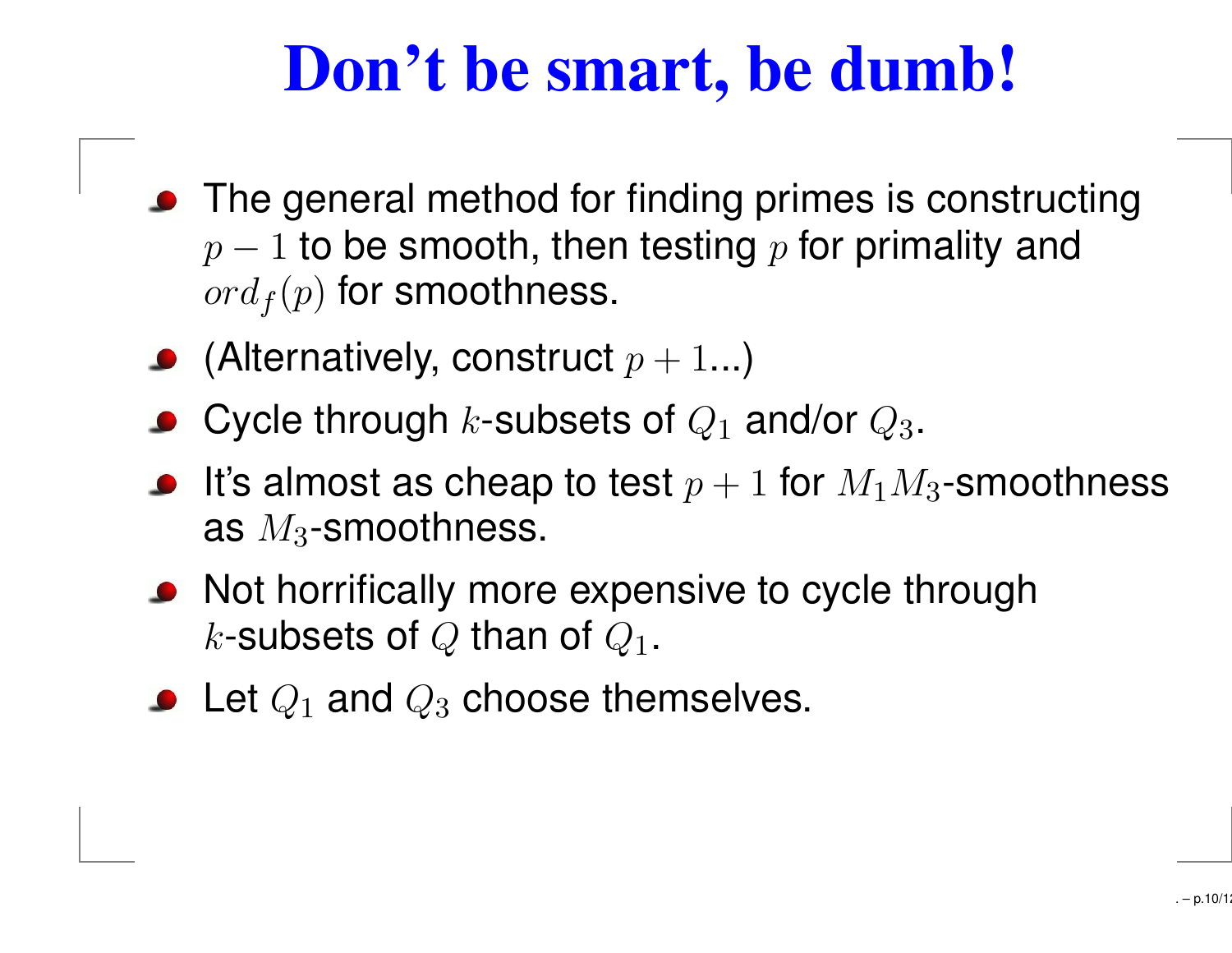### **Method to the madness**

- Construct k-subsets of Q with  $B = 811$  for small k.
- Randomly separate Q into  $Q_1$  and  $Q_3$ . Repeat. Keep highest cardinality set.
- **•** Try switching primes back and forth between  $Q_1$  and  $Q_3$ ...up to 9 primes at a time. See if it improves.
- Construct k-subsets of  $Q_1$  and  $Q_3$  for slightly larger k.
- **•** Try switching primes again.
- $\bullet$  Don't have enough primes. Bump B to 827; search for primes p where  $p + 1$  is a multiple of 821, 823, or 827.
- Find likely set of size 1182. (71 primes in  $Q_1$ ; 72 in  $Q_2$ .)
- Celebrate! Write talk.
- Re-do more systematically. Write paper as if you knew the correct bound to begin with. (To do.)

 –p.11/12